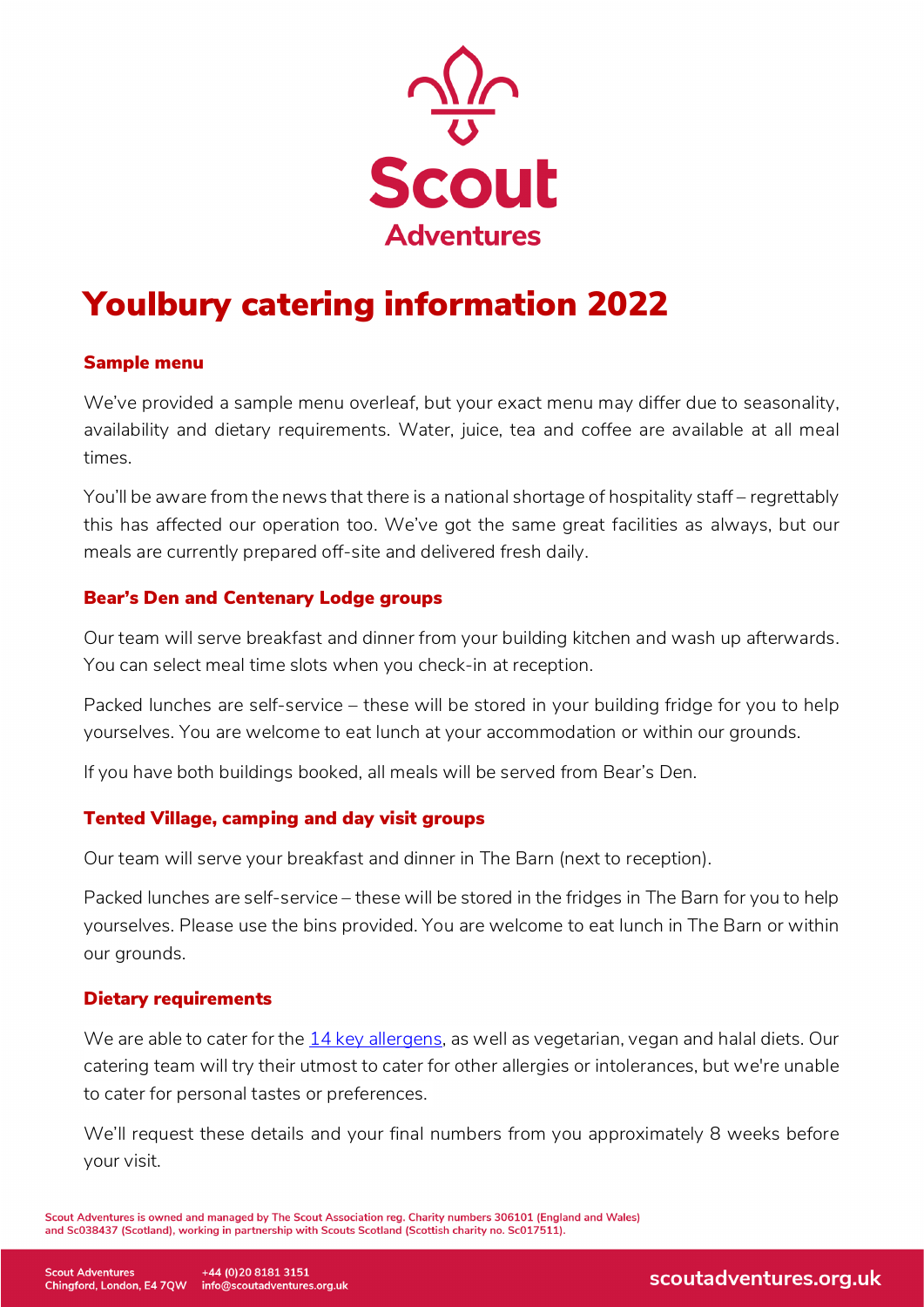

#### Don't forget

Catering for our packages runs from dinner on your arrival day to lunch on your departure day. Please bring packed lunches for your first day, or we can book additional lunches for you.

If you're arriving late on your first evening and have dinner booked, or you have any day trips planned, please give us a heads up so we can make alternative arrangements with you.

Scout Adventures is owned and managed by The Scout Association reg. Charity numbers 306101 (England and Wales) and Sc038437 (Scotland), working in partnership with Scouts Scotland (Scottish charity no. Sc017511).